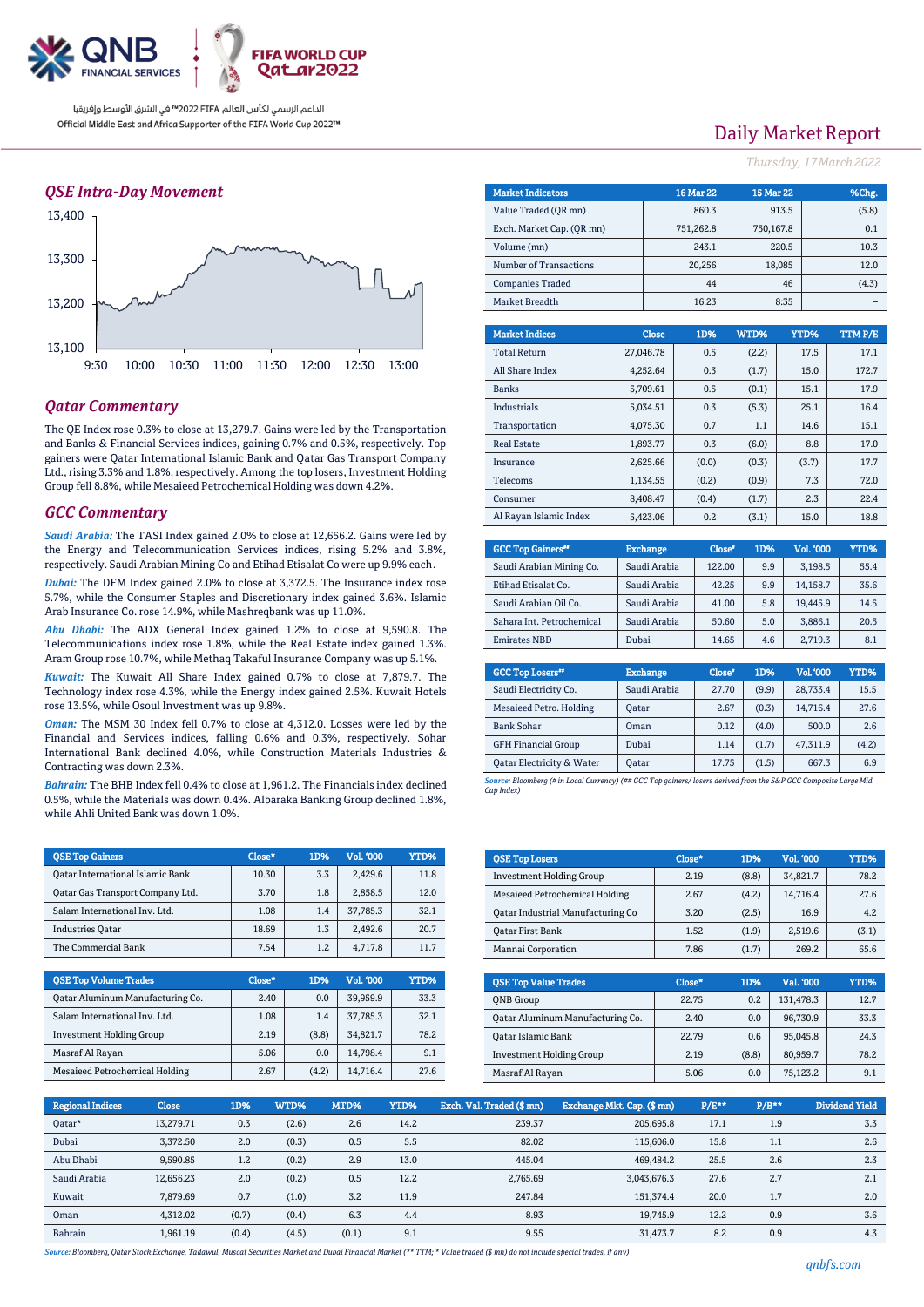

# Daily Market Report

### *Thursday, 17March2022*

#### *Qatar Market Commentary*

- The QE Index rose 0.3% to close at 13,279.7. The Transportation and Banks & Financial Services indices led the gains. The index rose on the back of buying support from non-Qatari shareholders despite selling pressure from Qatari and GCC shareholders.
- Qatar International Islamic Bank and Qatar Gas Transport Company Ltd. were the top gainers, rising 3.3% and 1.8%, respectively. Among the top losers, Investment Holding Group fell 8.8%, while Mesaieed Petrochemical Holding was down 4.2%.
- Volume of shares traded on Thursday rose by 10.3% to 243.1mn from 220.5mn on Wednesday. However, as compared to the 30-day moving average of 284.7mn, volume for the day was 14.6% lower. Qatar Aluminum Manufacturing Co. and Salam International Inv. Ltd. were the most active stocks, contributing 16.4% and 15.5% to the total volume, respectively.

| <b>Overall Activity</b>        | Buy %* | Sell %* | Net (QR)        |
|--------------------------------|--------|---------|-----------------|
| Qatari Individuals             | 26.64% | 41.12%  | (98,809,018.8)  |
| <b>Oatari Institutions</b>     | 13.79% | 27.36%  | (116,711,092.0) |
| Oatari                         | 43.43% | 68.48%  | (215,520,110.8) |
| <b>GCC</b> Individuals         | 0.49%  | 0.32%   | 1,429,377.1     |
| <b>GCC</b> Institutions        | 7.42%  | 7.42%   | 54,002,003.0    |
| GCC                            | 7.91%  | 1.47%   | 55.431.380.1    |
| Arab Individuals               | 10.39% | 9.36%   | 8,839,393.7     |
| <b>Arab Institutions</b>       | 0.01%  | 0.00%   | 98,400.0        |
| Arab                           | 10.40% | 9.36%   | 8,937,793.7     |
| Foreigners Individuals         | 2.08%  | 2.21%   | (1, 146, 355.5) |
| <b>Foreigners Institutions</b> | 36.19% | 18.49%  | 152,297,262.2   |
| <b>Foreigners</b>              | 38.27% | 20.70%  | 151.150.906.6   |

*Source: Qatar Stock Exchange (\*as a % of traded value)*

## *Earnings Releases, Global Economic Data and Earnings Calendar*

#### Earnings Releases

| Company                                    | <b>Market</b> | <b>Currency</b> | Revenue (mn)<br>402021   | % Change<br>YoY | <b>Operating Profit</b><br>(mn) 402021 | % Change<br>YoY          | <b>Net Profit</b><br>$(mn)$ 4Q2021 | % Change YoY |
|--------------------------------------------|---------------|-----------------|--------------------------|-----------------|----------------------------------------|--------------------------|------------------------------------|--------------|
| Mouwasat Medical Services Co.*             | Saudi Arabia  | <b>SR</b>       | 2,144.0                  | 4.8%            | 622.0                                  | 7.6%                     | 578.0                              | 9.5%         |
| Al Hassan Ghazi Ibrahim Shaker Co.*        | Saudi Arabia  | <b>SR</b>       | 1.086.4                  | 16.5%           | 37.2                                   | 208.1%                   | 28.0                               | 248.4%       |
| National Shipping Company of Saudi Arabia* | Saudi Arabia  | <b>SR</b>       | 5,351.1                  | $-36.2%$        | 424.8                                  | $-77.2%$                 | 192.4                              | $-87.8%$     |
| ACWA POWER Co.*                            | Saudi Arabia  | <b>SR</b>       | 5.360.9                  | 11.0%           | 2.193.5                                | 12.5%                    | 743.9                              | $-17.6%$     |
| Walaa Cooperative Insurance Co.*           | Saudi Arabia  | <b>SR</b>       | 2,338.8                  | 58.8%           | -                                      |                          | (112.8)                            | N/A          |
| Alinma Tokio Marine Co.*                   | Saudi Arabia  | <b>SR</b>       | 305.6                    | $-3.4%$         | $\qquad \qquad -$                      | $\overline{\phantom{0}}$ | (11.2)                             | N/A          |
| Saudi Electricity Co.*                     | Saudi Arabia  | <b>SR</b>       | 69.338.0                 | 0.9%            | 17.561.0                               | 127.9%                   | 14,391.0                           | 375.6%       |
| Saudi Industrial Investment Group*         | Saudi Arabia  | <b>SR</b>       | $\overline{\phantom{a}}$ | -               | 1,837.0                                | 813.9%                   | 1,136.0                            | 1134.8%      |

*Source: Company data, DFM, ADX, MSM, TASI, BHB. (#Values in Thousands, \*Financial for FY2021, \*\* Financial for)*

### Global Economic Data

| <b>Date</b> | <b>Market</b> | <b>Source</b>                          | <b>Indicator</b>                 | Period | Actual      | <b>Consensus</b>             | <b>Previous</b> |
|-------------|---------------|----------------------------------------|----------------------------------|--------|-------------|------------------------------|-----------------|
| 03/16       | <b>US</b>     | <b>Mortgage Bankers Association</b>    | <b>MBA Mortgage Applications</b> | 11-Mar | $-1.20%$    | -                            | 8.50%           |
| 03/16       | <b>US</b>     | <b>Bureau of Labor Statistics</b>      | <b>Import Price Index MoM</b>    | Feb    | 1.40%       | 1.60%                        | 1.90%           |
| 03/16       | <b>US</b>     | <b>Bureau of Labor Statistics</b>      | <b>Import Price Index YoY</b>    | Feb    | 10.90%      | 11.30%                       | 10.70%          |
| 03/16       | <b>US</b>     | U.S. Census Bureau                     | <b>Business Inventories</b>      | Jan    | 1.10%       | 1.10%                        | 2.40%           |
| 03/16       | <b>US</b>     | National Association of Home           | <b>NAHB Housing Market Index</b> | Mar    | 79          | 81                           | 81              |
| 03/16       | Japan         | Ministry of Finance Japan              | Trade Balance                    | Feb    | $-4668.3b$  | $-4150.0b$                   | $-42191.1b$     |
| 03/16       | Japan         | Ministry of Finance Japan              | <b>Trade Balance Adjusted</b>    | Feb    | $-41031.4b$ | $-4390.5b$                   | $-4776.9b$      |
| 03/16       | Japan         | Ministry of Finance Japan              | <b>Exports YoY</b>               | Feb    | 19.10%      | 20.60%                       | 9.60%           |
| 03/16       | Japan         | Ministry of Finance Japan              | <b>Imports YoY</b>               | Feb    | 34.00%      | 26.40%                       | 39.60%          |
| 03/16       | Japan         | Ministry of Economy Trade and Industry | <b>Industrial Production MoM</b> | Jan F  | $-0.80%$    | $\qquad \qquad \blacksquare$ | $-1.30%$        |
| 03/16       | Japan         | Ministry of Economy Trade and Industry | <b>Industrial Production YoY</b> | Jan F  | $-0.50%$    | -                            | $-0.90%$        |
| 03/16       | Japan         | Ministry of Economy Trade and          | <b>Capacity Utilization MoM</b>  | Jan    | $-3.20%$    | -                            | $-0.40%$        |

*Source: Bloomberg (s.a. = seasonally adjusted; n.s.a. = non-seasonally adjusted; w.d.a. = working day adjusted)*

#### Earnings Calendar

| <b>Tickers</b> | <b>Company Name</b>                  | Date of reporting 4Q2021 results | No. of days remaining | <b>Status</b> |
|----------------|--------------------------------------|----------------------------------|-----------------------|---------------|
| <b>OIGD</b>    | Oatari Investors Group               | 17-Mar-22                        |                       | Due           |
| <b>MRDS</b>    | Mazaya Qatar Real Estate Development | 17-Mar-22                        |                       | Due           |
| ZHCD           | Zad Holding Company                  | 23-Mar-22                        |                       | Due           |
| <b>ERES</b>    | Ezdan Holding Group                  | 28-Mar-22                        | 11                    | Due           |

*Source: QSE*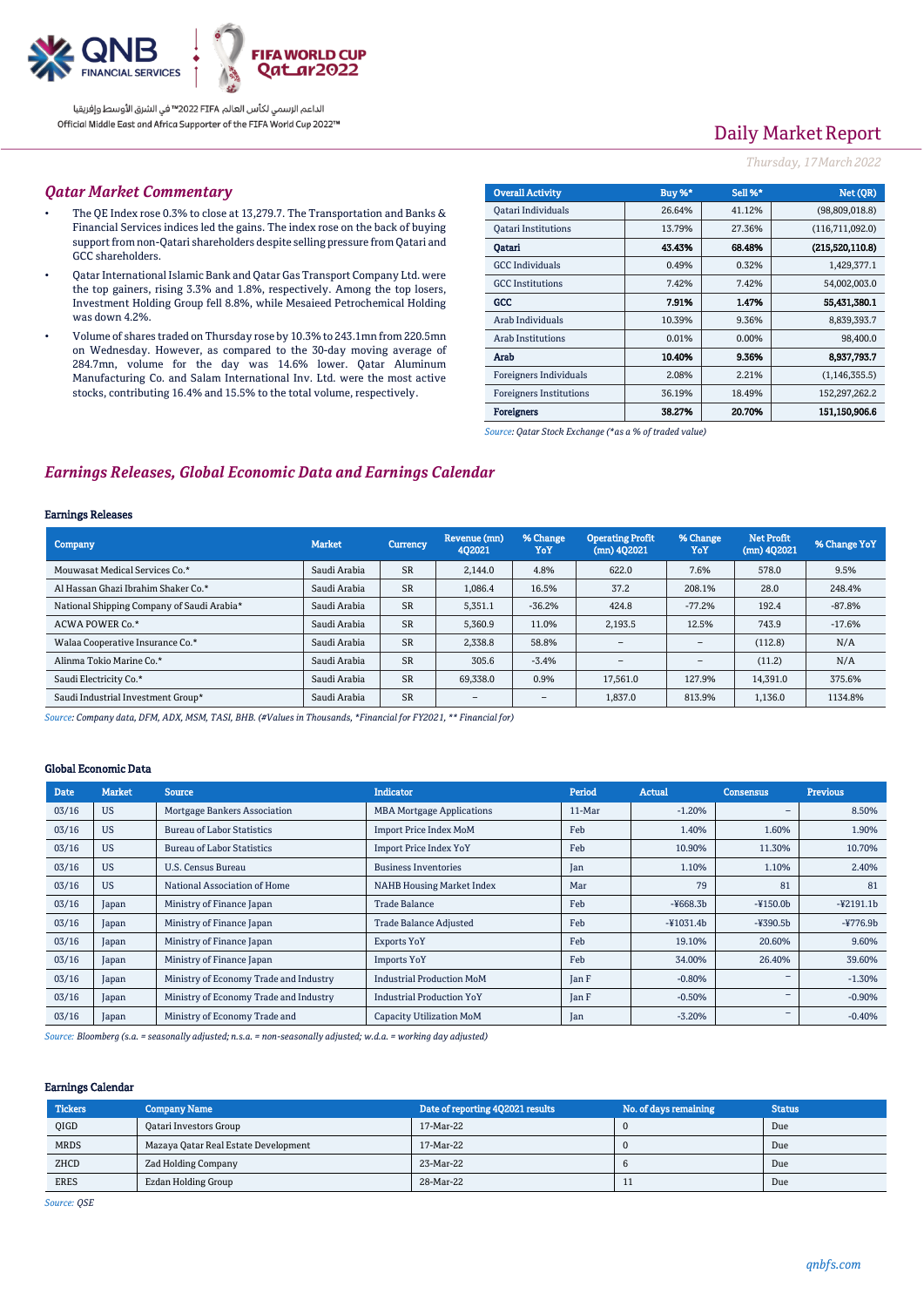

### *Qatar*

- MCCS posts 57.1% YoY decrease but 18.6% QoQ increase in net profit in 4Q2021 – Mannai Corporation's (MCCS) net profit declined 57.1% YoY (but rose 18.6% on QoQ basis) to QR86.2mn in 4Q2021.The Company's revenue came in at QR3791.7mn in 4Q2021, which represents a decrease of 1.8% YoY. However, on QoQ basis, revenue rose 13.9%. EPS amounted to QR0.605 in FY2021 as compared to QR0.004 in FY2020; in addition to the proposed cash dividends of QR0.30. (QSE)
- IGRD opens nominations for its board membership 2022 Investment Holding Group (IGRD) announced the opening of nominees for the board memberships, years from 2022 to 2025. Applications will be accepted starting from March 18, 2022 till 02:00 PM of March 23, 2022. (QSE)
- IGRD to hold its AGM and EGM on April 11 for 2022 Investment Holding Group (IGRD) announces that the General Assembly Meeting AGM and EGM will be held on April 11, 2022, Sheraton Doha Hotel – Al Rayyan Ballroom and 09:00 PM. In case of not completing the legal quorum, the second meeting will be held on April 18, 2022, Sheraton Doha Hotel – Al Rayyan Ballroom at 09:00 PM. The agenda of the Ordinary General Assembly meeting includes to elect new Board of Directors consisting of four independent members and seven non-independent members for a term of three (3) years (2022-2025). (QSE)
- Commercial Bank AGM approves cash dividend of QR0.16 per share Commercial Bank held its Ordinary and Extraordinary General Assembly Meetings yesterday and approved all items on the agenda including the Board's recommendation to distribute a cash dividend of QR 0.16 per share, equivalent to 16 percent of the nominal share value. Commercial Bank Chairman Sheikh Abdulla bin Ali bin Jabor Al Thani said: "Commercial Bank's vision is to be the leading bank in Qatar with the world's best client experience, innovation in products and digital capability. We have made good progress in achieving this vision as we come to the end of our first five-year strategic plan 2017 to 2021, reporting a record net profit for 2021.""Looking to the future, we believe we will achieve the full potential of Commercial Bank under our new strategic plan 2022 to 2026, and we will continue our commitment to sup-porting Qatar's national development in line with the Qatar National Vision 2030."Commercial Bank has delivered impressive performance last year. The Bank reported a net profit of QR2.304bn for the year ended December 31, 2021, an increase of 77.1 percent compared to QR1.301bn for the same period last year. (Peninsula Qatar)
- DOHI's AGM and EGM endorses items on its agenda Doha Insurance (DOHI) announces the results of the AGM and EGM. The meeting was held on March 16, 2022 and the following resolution were approved. The Shareholders have heard and approved the agenda including Approving the proposal of the Board of Directors to distribute to shareholders a cash dividend of 12 % from the share par value i.e. QR. 0.12 (Twelve Dirham) for each share, among others. (QSE)
- Inflation rates in Qatar within safe range Participants in a workshop organized within the activities of the Community Financial Culture Week accompanying the 8th Doha Islamic Finance Conference, organized by Bait Al Mashura Finance Consultations, confirmed that inflation rates in Qatar are within the safe range, as estimates indicate that the average annual inflation rate in Qatar will record 3.1 percent in 2022, and then decline to reach the level of 2.1 percent in 2023.In this context, Dr. Omar Al Ababneh, Sharia Supervisory and Audit Officer at Bait Al Mashura, stressed during the workshop that inflation rates in Qatar are within the safe range, as estimates by the British "Oxford Economics" institution indicate that the average annual inflation rate in Qatar will record 3.1 percent this year, and then drop to reach the level of 2.1 percent next year. He pointed out that the International Monetary Fund, in turn, expected inflation rates in Qatar to reach the level of 3.2 percent in 2022, and the Economist Intelligence unit of the British Economist magazine suggested that the inflation rate in Qatar would reach 3 percent during the current year, as expected by the HSBC recorded inflation rates to the level of 2.6 percent during this year. (Peninsula Qatar)

# Daily Market Report

*Thursday, 17March2022*

- S&P Global: Qatar may gain as Europe diversifies from Russian gas The European Union's (EU's) planned diversification from Russian gas could have important implications for Qatar and, more specifically, state hydrocarbons producer QatarEnergy, said S&P Global in its report. However, the gas major is unlikely to be able to play a major short-term role as the EU looks to reduce its reliance on Russian exports. Reduced reliance on Russian gas would likely increase demand for Qatar's LNG. Russia contributed 30%-40% of the EU and UK's natural gas supply (about 158 billion cubic meters (bcm) in 2021, according to the International Energy Agency). "We understand that approximately 80 percent of QE's LNG sales are via long-term contracts, predominantly with Asian buyers. About 10 percent-15 percent of Qatar's gas exports are divertible and could hypothetically be shipped to Europe. We estimate this at about 21bcm (15.4 million metric tons per year [mmtpa]), assuming Qatar's current LNG capacity is 106bcm (77mtpa)," the report said. This would account for about 13% of the EU's and U.K.'s gas supply from Russia. QE's investment program will bring significant additional gas production volumes on-stream by 2027, providing further medium-term upside to European gas supply. The completion of QE's Golden Pass LNG Terminal in the US, which is in partnership with Exxon Mobil Corp, is scheduled for 2024, with total capacity of approximately 16mmtpa. The terminal will export US LNG but is another conduit through which QE could support the EU's diversification efforts, given QE's 70 percent stake. QE has a leading position in the global LNG market, with more a than 20 percent share by capacity (including foreign partners' joint venture shares of Qatari LNG) and derives about 60 percent-65 percent of its proportionately consolidated EBITDA and assets from LNG. For now, we see modest monetary benefit to QE if it diverts LNG exports to Europe from Asia, given the relatively small expected volumes, but there will be some upside given higher gas prices in Europe. (Peninsula Qatar)
- Sabre, Tawfeeq Technologies and Services launch operations in Qatar Sabre Corporation, the leading software and Technology Company that powers the global travel industry, and Tawfeeq Technologies and Services (TTS) officially launched their joint operations in Qatar recently. The official launch was marked by a ceremony held last week at the Park Hyatt Hotel in the presence of Sabre and TTS executives, government officials, executives from the travel and tourism industry including travel companies and airlines, in addition to partners and media. During the event, Hashim Abdulla Al Hashemi, Board Member at TTS said, "We are proud to be partnering with such a resilient and global technology partner like Sabre. Today, we stand together to assure our customers and partners in Qatar that we will work together to leverage the role of technology, provide the tools and capabilities that will help empower our customers and partners though recovery and beyond." Speaking about the Qatari travel market and its recovery, Aditya Varma, Regional Director at Sabre Travel Network Middle East said, "Qatar has shown resilience throughout the pandemic, and it is recovering with remarkable rates," He added, "Qatar is a keystone in our investment plan for the Middle East region and our partnership with TTS will combine Sabre's strong global technology capabilities with TTS' deep local expertise to provide the travel agency community with unprecedented innovation and service options. It's an exciting venture between two companies that share many synergies, and we look forward to growing our business with them and transforming travel in Qatar." Last year, Sabre and TTS announced the signing of a marketing agreement that will see TTS market and distribute Sabre's products and services to travel companies in Qatar. (Peninsula Qatar)
- Qatar's real estate trading volume exceeded QR237mn last week The volume of real estate trading in sales contracts at the Department of Real Estate Registration at the Ministry of Justice during the period from March 6-10 amounted to QR237,136,169. The weekly bulletin issued by the Department stated that the list of real estate properties traded for sale included vacant lands, houses, residential buildings and a commercial building. Sales were concentrated in the municipalities of Doha, Al Rayyan, Al Daayen, Al Wakrah, Al Shamal, Al Khor, Al Dakhira, Umm Salal and Al Sheehaniya. The volume of real estate circulation during the period from Feb. 27 to March 3 reached QR339,126,500. (Bloomberg)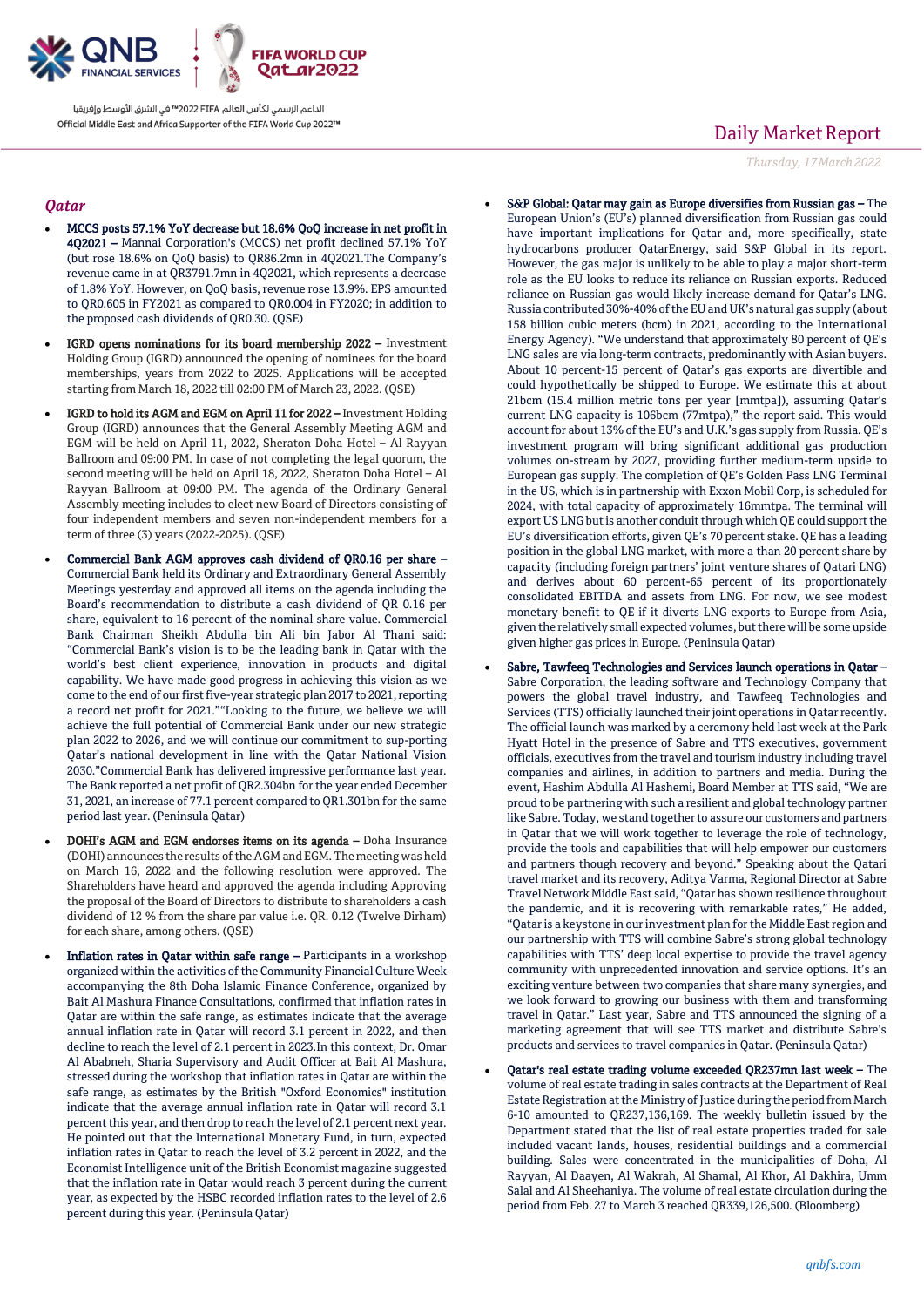

- Cabinet approves recommendation on national program for solid waste management 2030 – The Cabinet which met yesterday with Prime Minister and Minister of Interior HE Sheikh Khalid bin Khalifa bin Abdulaziz Al Thani in the chair approved recommendations for integrated national program for solid waste management 2030.The Cabinet gave approval of the recommendations of the ministerial working group concerned with studying the integrated national program for solid waste management 2030, including the recommendation to implement the project to close the current Mesaieed landfill and the project to build a new landfill. The integrated national program for solid waste management in the State of Qatar has been prepared in line with the Qatar National Vision 2030, the National Development Strategy, the sustainable development goals of the United Nations, and the foundations of partnership with the private sector in the solid waste management sector. Following the meeting, Minister of State for Cabinet Affairs HE Mohammed bin Abdullah Al Sulaiti issued the statement. At the outset of the meeting, the Cabinet listened to the explanation given by Minister of Public Health HE Dr. Hanan bint Mohamed Al Kuwari on the latest developments to curb the spread of COVID-19. The Cabinet affirmed the continuation of the precautionary measures that have been taken to combat the pandemic. The Cabinet, through a presentation by H E the President of the Planning and Statistics Authority, was briefed on the progress made in implementing the strategic plans of government agencies for the fourth quarter (October-December, 2021), the progress of programs and projects at the overall level of ministries, and at the level of each entity, as well as the most important outputs and progress achieved in implementing the projects of those plans and their objectives, the most prominent challenges, and the recommendations issued in this regard. H E the Prime Minister directed Their Excellencies Ministers to work on implementing appropriate solutions to meet these challenges, in coordination with the Planning and Statistics Authority regarding the follow-up of project implementation. (Peninsula Qatar)
- Fitch affirms RL (II) & RL (3) at 'AA-'; outlook stable Fitch Ratings has affirmed Ras Laffan Liquefied Natural Gas Company Limited (II) & amp: Ras Laffan Liquefied Natural Gas Company Limited (3)'s (RL (II) & RL (3)) senior secured bonds at 'AA-' with Stable Outlook. (Bloomberg)

### *International*

- Fed hikes interest rates, signals aggressive fight to curb inflation The Federal Reserve on Wednesday raised interest rates for the first time since 2018 and laid out an aggressive plan to push borrowing costs to restrictive levels next year in a pivot from battling the coronavirus pandemic to countering the economic risks posed by excessive inflation and the war in Ukraine. The U.S. central bank's Federal Open Market Committee kicked off the move to tighten monetary policy with a quarter-percentage-point increase in the target federal funds rate, lifting that key benchmark from the current near-zero level in a step that will ripple through a variety of other rates charged to consumers and businesses. But more notably, new Fed projections showed policymakers ready to shift their inflation fight into high gear, with one policymaker, St. Louis Fed President James Bullard, dissenting in favour of an even more aggressive approach. Most policymakers now see the federal funds rate rising to a range between 1.75% and 2% by the end of 2022, the equivalent of a quarter-percentagepoint rate increase at each of the Fed's six remaining policy meetings this year. They project it will climb to 2.8% next year - above the 2.4% level that officials now feel would work to slow the economy. Fed Chair Jerome Powell, speaking after the end of the latest two-day policy meeting, said the economy is strong enough to weather the rate hikes and maintain its current strong hiring and wage growth, and that the Fed needed to now focus on limiting the impact of price increases on American families. Even with Wednesday's actions, inflation is expected to remain above the Fed's 2% target through 2024, and Powell said officials would not shy from raising rates more aggressively if they don't see improvement. (Reuters)
- US retail sales slow, huge savings likely to provide a cushion against inflation – US retail sales increased moderately in February as more expensive gasoline and food forced households to cut back spending on other goods like furniture, electronics and appliances, which could restrain economic growth this quarter. The report from the Commerce Department on Wednesday, however, showed the rebound in sales in

## Daily Market Report

#### *Thursday, 17March2022*

January was much stronger than initially estimated. Record gasoline and high food prices are hitting lower-income households the hardest. Overall, consumers are being cushioned by at least \$2.5tn in excess savings accumulated during the COVID-19 pandemic. Worker shortages with a near-record 11.3mn job opening at the end of January are boosting wages and allowing some Americans to pick up extra shifts to augment their income. "Though cooling after January's splurge, American consumers appear reasonably well positioned to keep spending, supported by recent massive job gains and high household savings," said Sal Guatieri, a senior economist at BMO Capital Markets in Toronto. "This assumes, of course, no further major blows to fuel and food costs, confidence, and financial conditions stemming from the Russia-Ukraine war." Retail sales increased 0.3% last month. Data for January was revised sharply higher to show sales surging 4.9% instead of 3.8% as previously reported. Economists polled by Reuters had forecast retail sales growth slowing to 0.4%, with estimates ranging from as low as a 0.7% fall to as high as a 1.7% rise. Retail sales increased 17.6% from a year ago. Economists also viewed the pull back in monthly sales last month as pay back after January's surge, which was the largest gain in 10 months. Others saw the moderation as the beginning of a shift in spending back to services from goods amid a significant decline in coronavirus infections. The Federal Reserve on Wednesday raised its policy interest rate by 25 basis points, the first hike in more than three years, to quell inflation. The U.S. central bank laid out an aggressive plan to push borrowing costs to restrictive levels by next year. Fed said Russia's war against Ukraine was "likely to create additional upward pressure on inflation and weigh on economic activity." (Reuters)

- Bank of England set to raise rates again as uncertainty swirls The Bank of England looks set to press on with raising interest rates on Thursday as it tries to stop soaring inflation from becoming engrained in the British economy. All but five of 49 economists recently polled by Reuters thought the BoE will raise Bank Rate for a third meeting running, back to its prepandemic level of 0.75%, with the rest expecting it to stay on hold at 0.5%. The BoE last month predicted inflation will peak at around 7.25% in April - almost four times the British central bank's 2% target - but that forecast has been overtaken by seismic shifts in European energy markets following Russia's invasion of Ukraine. Investors will be watching for any new thinking from rate-setters on how they - like central bankers elsewhere - plan to deal with the competing forces of price pressures and slowing economic growth which could even turn into a recession. The U.S. Federal Reserve raised interest rates by a quarter of a percentage point on Wednesday and laid out an aggressive plan to push borrowing costs to restrictive levels by next year, as concerns about high inflation and the war in Ukraine overtook the risks of the coronavirus pandemic. (Reuters)
- Japan's machinery orders fall for first time in 5 months Japan's core machinery orders slipped for the first time in five months in January, a worrying sign for an economy already facing heightened pressure from the Ukraine war and high energy and raw material prices. The decline in core orders hurts hopes that a pickup in business spending will support private demand in the world's third-largest economy as firms struggle with surging input prices, a chip shortage and supply disruptions. Core orders, a highly volatile data series regarded as an indicator of capital spending in the coming six to nine months, contracted 2.0% in January from December, posting their first drop in five months, the Cabinet Office data showed. It was largely in line with economists' median estimate of a 2.2% contraction and followed a 3.1% jump in the previous month. "The fall in machinery orders in January suggests that business investment may not recover much this quarter from a disappointing 2021," said Tom Learmouth, Japan economist at Capital Economics. Japanese firms could delay spending plans due to higher commodity and transportation costs that are sending wholesale inflation soaring and squeezing corporate margins. (Reuters)

### *Regional*

*qnbfs.com* Central banks in the Gulf follow the example of the US Central in raising interest rates – Central banks in the Gulf raised interest rates, today, Wednesday, by a quarter of a percentage point. These Gulf measures come in parallel with measures taken by the US Federal Reserve, which started a tightening cycle of monetary policy in a new effort to combat rising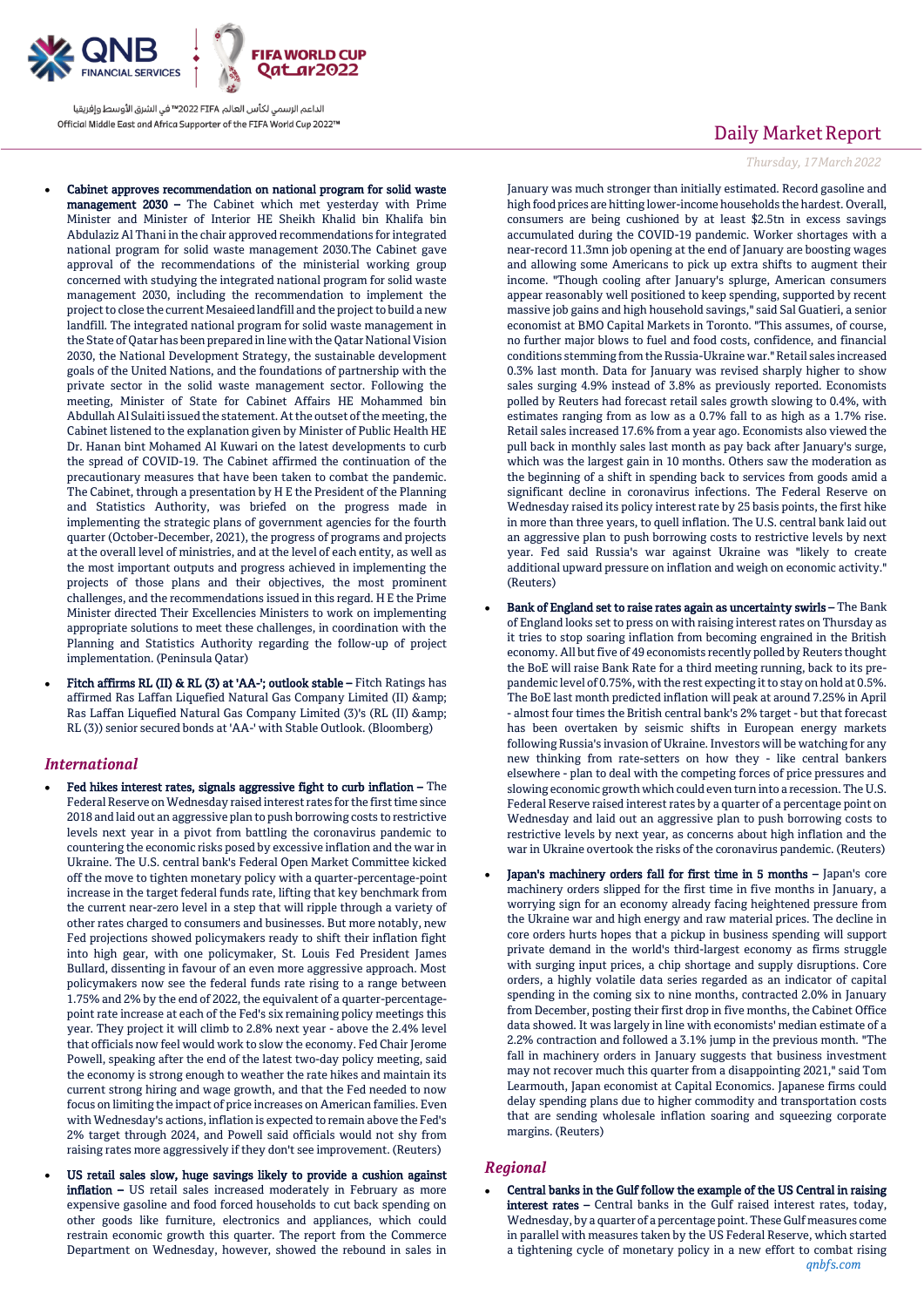

inflation. It is customary for the six Arab countries that are members of the Gulf Cooperation Council to follow in the footsteps of the US Central Bank regarding interest rates, because their currencies are pegged to the US dollar, with the exception of Kuwait, whose currency is linked to a basket of currencies, including the dollar. "If policymakers in the Gulf do not allow interest rates to follow the example of their US counterparts, capital will flow out of their economies and this will put downward pressure on its currencies. And the central banks of the UAE, Kuwait and Bahrain rushed today, Wednesday, to raise key interest rates by a quarter of a percentage point. The central banks of Saudi Arabia, Qatar and Oman, the other three members of the Gulf Cooperation Council, are widely expected to raise interest rates as well. (Bloomberg, Zawya)

- Kuwait leads the Gulf's rise in holding US Treasury bonds GCC investments in US treasury bills and bonds rose by 2.3% on a monthly basis in January to \$226.7bn, due to the increase in Kuwait's acquisition of \$9bn. The GCC investments in US treasury bills and bonds amounted to \$221.7bn as of last December. This comes as the total value of global investments in US treasury bills and bonds, until the end of January, fell by 1.1% to \$7.662tn, compared to 7.748tn in the previous December. Saudi Arabia came as the largest holders of Gulf states in US bonds, with investments of \$119.4bn until the end of January, compared to \$119bn until the end of December. Kuwait came in second place, with total investments of \$50.6bn in January, compared to \$46.4bn in the previous month. The UAE came third, with total investments of \$44.8bn, then Oman with \$5.3bn, Qatar with \$5.2bn, and finally Bahrain with \$1.5bn. (Bloomberg)
	- MENA desal projects' investments to hit \$4.3bn by year-end Investment in the desalination projects across the Middle East and North Africa has increased substantially in recent years and currently it accounts for 48% of global desalination projects, with further investments expected to spur the market to \$4.3bn by 2022, said top industry experts at the 3rd edition of Mena Desalination Projects Forum 2022 that got under way in the UAE capital. According to experts, the countries within the Mena region will add an estimated 20GW of solar capacity and 5-6GW of wind by 2025 as seawater desalination capacity of GCC countries is expected to grow further by 37% during the next five years, with investments of up to \$100bn. Today, a citizen of the Mena region has a little over 1,000 cu m for his/her use, compared to a global average of over 7,000 cu m, they added. "UAE is the second largest desalination market in the world after Saudi Arabia generating about 14% of the total desalination water output," said Engineer Khadija Bin Braik, Director of Water Pricing and Tariffs at the Abu Dhabi Department of Energy, in her keynote address. The desalination plants in Abu Dhabi produces 9% of the world's total desalinated water, thus making it one of the largest producers of desalinated water globally, stated Bin Braik. The emirate has an installed capacity of 960mn imperial gallons of water production capacity per day (MIGD), while its peak demand is 833 MIGD – leaving enough spare capacity, said the top official. As much as 60% of Abu Dhabi's water supply comes from ground water, 30% from desalination and 10% from recycling. More than 70% of Abu Dhabi's water is spent on forestry and agriculture, 16.5% consumed by residential sector while 1% goes into industrial sector, she added. (Bloomberg)
- UK's Johnson fails to secure public oil rise pledges after talks with Saudi, UAE – British Prime Minister Boris Johnson held talks about energy security on Wednesday with the de facto leaders of Gulf oil exporters Saudi Arabia and the United Arab Emirates but secured no public pledge to ramp up production. Johnson's trip to Abu Dhabi and Riyadh was aimed at securing oil supplies and raising pressure on President Vladimir Putin over Russia's invasion of Ukraine, which led to sweeping Western sanctions on Moscow and soaring world energy prices. Johnson's office said that in his meeting with Abu Dhabi Crown Prince Sheikh Mohammed bin Zayed al-Nahyan, he stressed the need to work together to stabilize global energy markets. After his talks in Riyadh with Saudi Arabia's Crown Prince Mohammed bin Salman, Johnson was asked whether the kingdom would increase oil production. "I think you'd need to talk to the Saudis about that. But I think there was an understanding of the need to ensure stability in global oil markets and gas markets," he said. So far Saudi Arabia and the UAE, whose close ties with Washington are under strain, have snubbed U.S. pleas to ramp up oil production to tame the rise

## Daily Market Report

*Thursday, 17March2022*

in crude prices that threatens global recession after the Russian offensive in Ukraine. "The world must wean itself off Russian hydrocarbons and starve Putin's addiction to oil and gas," Johnson said before his meetings. "Saudi Arabia and the United Arab Emirates are key international partners in that effort." The two Gulf states are among the few OPEC oil exporters with spare oil capacity to raise output and potentially offset supply losses from Russia. But they have tried to steer a neutral stance between Western allies and Moscow, their partner in an oil producers' grouping known as OPEC+. The group has been raising output gradually each month by 400,000 barrels a day, resisting pressure to act more quickly. The UAE remains committed to the OPEC+ deal, a source with knowledge of the matter told Reuters before the meeting. It has deepened ties with Moscow and Beijing in the last few years and abstained last month in a U.S.-drafted United Nations Security Council resolution to condemn the invasion of Ukraine, which Russia has described as a "special military operation". (Reuters)

- Saudi central bank increases key rates by 25 basis points Saudi Arabia's central bank said on Wednesday it was raising policy rates to maintain monetary stability and support the stability of the financial sector. It raised the repo rate by 25 basis points (bps) to 1.25%, and the reverse repo rate by 25 bps to 0.75%. Earlier, the US Federal Reserve increased rates by 25 bps. (Reuters)
- Oil economy pushes Saudi GDP to 6.7% growth Saudi Arabia's economy continued to improve in the fourth quarter of 2021 on the back of high oil prices and strong domestic demand. The country's gross domestic product (GDP) jumped by 6.7% during the quarter compared to the same period in 2020. The growth was to a large extent due to the high increase in oil activities, which grew by 10.9 percent YoY, according to the General Authority for Statistics (GASTAT). Non-oil activities also increased strongly by 5.1%, while government activities expanded by 2.4%. "The expansion of oil activities was the dominant growth factor," the statistics authority said in a report released on Wednesday. (Zawya)
- SPA: Saudi crown prince meets British PM Johnson in Riyadh Saudi Crown Prince Mohammed bin Salman discussed on Wednesday with British Prime Minister Boris Johnson the conflict in Ukraine and other regional and international issues, Saudi press agency SPA said. Saudi Energy Minister Prince Abdulaziz bin Salman also attended the meeting in Riyadh, SPA said, adding that Saudi Arabia and the United Kingdom signed a memorandum of understanding to establish a strategic partnership council on the occasion of the visit. Johnson, who was in the UAE earlier on Wednesday, is on a visit to the Gulf as part of efforts to secure more oil supplies and increase pressure on President Vladimir Putin over Russia's invasion of Ukraine. (Zawya)
- Saudi SPGA receives 1.2mn requests to prove real estate ownership The number of ownership applications that were submitted to prove ownership of real estate has exceeded 1mn and 200,000 requests, while some of the applications do not meet the conditions, the General Authority for State Real Estate (SPGA) Governor Ihsan Bafakih said. Bafakih said, during an interview with Al-Ekhbariya TV, that one of the most prominent amendments to the extension of receiving applications for real estate ownership is the requirement to provide an aerial photographer to prove the ownership of the small holdings. The small holdings on which the condition of providing an aerial photograph will be applied is 5,000 meters or less for agricultural holdings, Bafakih emphasized, adding that it will also be a condition in residential holdings of 2,500 meters and less. (Zawya)
- *qnbfs.com* Spending by Saudi population hits \$2.88bln during March 6-12 – Saudi Arabia's population spent about SR10.8bn during the week starting March 6 to 12, 2022, the Saudi Central Bank (SAMA) revealed in a report published on Tuesday. Clarifying the total value of operations through points of sale (POS) between the second and third week of March, SAMA said a total of about SR10.8bn was spent through 135.3mn transactions. Compared to the previous week, the bank said the first week of March has witnessed a decrease in the value of operations by 10.1%. Consumers spent about SR1.57bn on food and beverages, followed by about SR1.54bn at restaurants and cafes. About SR1.1bn was spent on various goods and services. The central bank explained that consumers spent SR719.9mn on health, SR854.1mn on clothes and shoes, and SR429.6mn on building and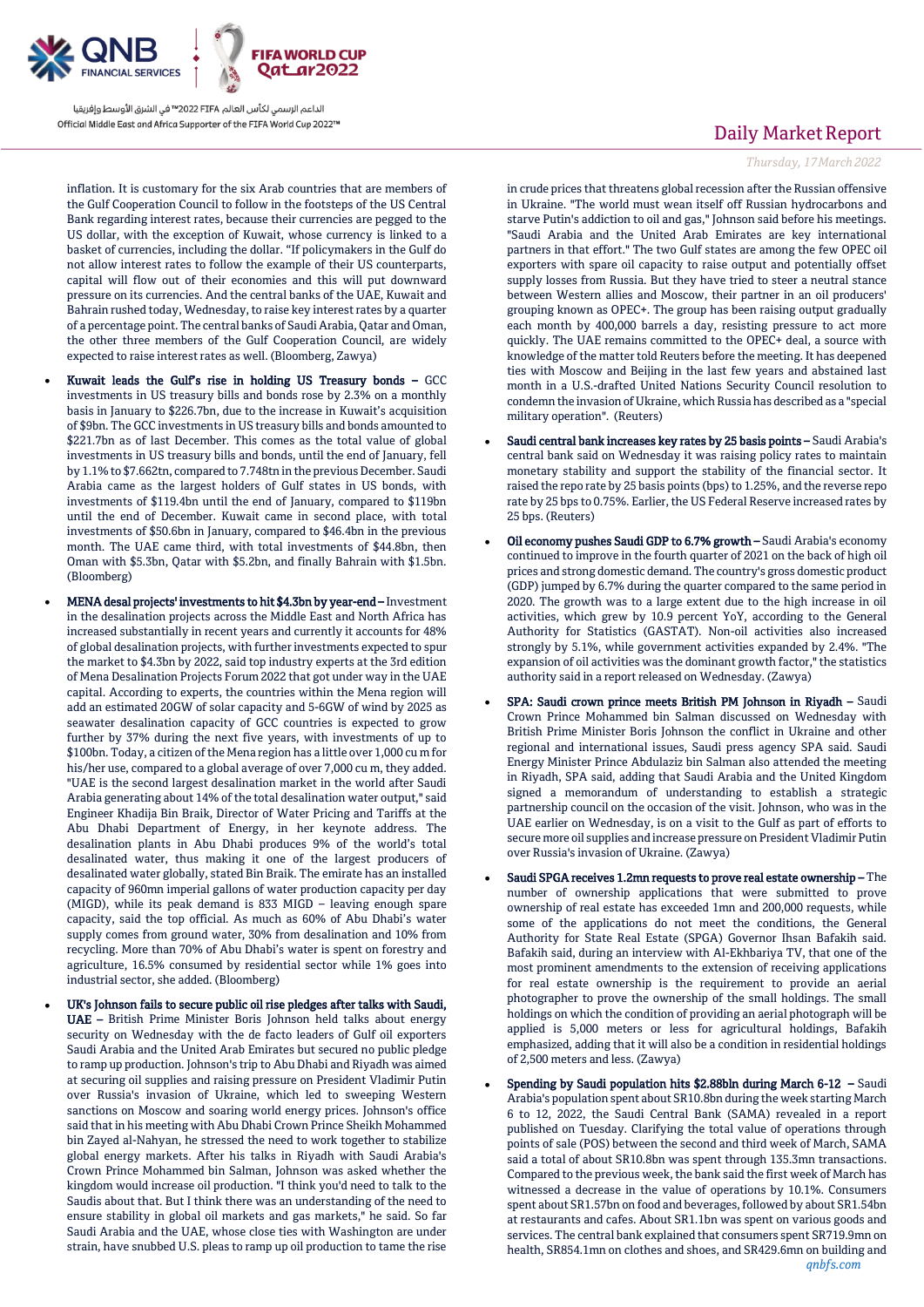

construction materials. The consumer has spent about SR360.8mn on furniture, SR98mn on entertainment and culture, SR288.1mn on electronic and electrical devices. Additionally, a total of SR256.4mn was spent on hotels, SR201.4mn on jewelry, SR141.1mn on education, and SR95.3mn on communications. The bank said SR722.72mn was spent on fuel and SR703.8mn on transportation. According to the General Authority for Statistics (GASTAT), transportation prices increased by 4.3%, as it was affected by a 26.7% increase in gasoline prices in February. The rise in gasoline prices is considered the biggest influence on the inflation for the month of February 2022 compared to the same month in 2021, GASTAT said. (Zawya)

- Saudi retailer Jarir Bookstore reappoints top leadership Jarir Marketing Co. has extended the tenures of both Mohammad Al-Agil as chairman of the board and Abdul Karim Al-Agil as vice chairman for three more years, according to a bourse filing. In accordance with the new election terms, the changes came into effect on March 9, 2022. Founded in 1979, Jarir has grown to become one of the largest books and electronics retailers in Saudi Arabia. (Zawya)
- OPEC expects UAE's economic growth to quicken in 2022 The OPEC Monthly Oil Market Report has anticipated the UAE's economic growth to quicken in 2022, supported by the strong fiscal policy towards the private sector and a post-COVID-19 recovery in the services sector. The OPEC Report issued on Tuesday said, "The improving tourism sector and increased government support alongside the rise in crude oil prices have strongly supported non-oil private economic activities." "The strong private sector is reflected by the UAE's Purchasing Managers' Index (PMI), which rose to 54.8 in February 2022 from 54.1 a month earlier. Private-sector output grew strongly amid a recovery in market demand and increased travel activity." (Zawya)
- UAE Central Bank raises base rate by 25 basis points The Central Bank of the UAE (CBUAE) has decided to raise the Base Rate applicable to the Overnight Deposit Facility (ODF) by 25 basis points, effective from Thursday, 17th March 2022. This decision was taken following the US Federal Reserve Board's announcement on 16th March 2022 to increase the Interest on Reserve Balances (IORB) by 25 basis points. The CBUAE also has decided to maintain the rate applicable to borrowing short-term liquidity from the CBUAE through all standing credit facilities at 50 basis points above the Base Rate. The Base Rate, which is anchored to the US Federal Reserve's IORB, signals the general stance of the CBUAE's monetary policy. It also provides an effective interest rate floor for overnight money market rates. (Zawya)
- UAE telecoms group e& offers to hike stake in Saudi Arabia's Mobily The UAE telecoms group e& has made an offer to increase its stake in Saudi Arabia's Etihad Etisalat (Mobily) to 50% and one share, Mobily said on Wednesday. Formerly called Etisalat, e& has suggested a price of 47 riyals (\$12.53) per share, Mobily said in a statement to the stock exchange, through a pre-conditional partial tender offer. The offer by the company based in Abu Dhabi is in line with its strategic objectives "to expand and improve the performance of its investment portfolio," it said. (Zawya)
- UK Prime Minister arrives in UAE UK Prime Minister Boris Johnson arrived in the UAE on Wednesday as part of his tour in the region. Upon his arrival at the Presidential Flight in Abu Dhabi, Johnson was received by Dr. Anwar Gargash, Diplomatic Adviser to UAE President, and a number of officials. (Zawya)
- Dubai grants crypto exchange Binance a virtual asset license The world's largest cryptocurrency exchange Binance has been granted a license to conduct some operations in Dubai, the company said, from where it plans to carry out regional business. The awarding of the Virtual Asset License from Dubai's recently formed Virtual Asset Regulatory Authority (VARA) comes after Gulf neighbor Bahrain on Tuesday awarded Binance a crypto-asset service provider license, its first such license from a Gulf Cooperation Council (GCC) country. "Binance will be permitted to extend limited exchange products and services to prequalified investors and professional financial service providers. All licensed VARA service providers will be monitored progressively to open access to the retail market," Binance said in a statement. (Bloomberg)

# Daily Market Report

*Thursday, 17March2022*

- Emirates NBD launches IPO subscription platform for investors Emirates NBD has established an end-to-end initial public offering subscription platform for individual investors to support the upcoming IPOs on Dubai's stock market. It is part of the Dubai Financial Market's expansion strategy to reach a capital of \$816.7bn by listing 10 government-owned firms. Through the platform, prospects can register interest in upcoming offerings, as well as receive key information, such as listing dates and payment options, and may make their payments directly through the website. (Zawya)
- Omani recycling firm goes global, opens Saudi branch In a sign of Omani entrepreneurship making a mark locally and globally, a local recycling company has opened a branch in Dammam, Kingdom of Saudi Arabia (KSA). Recycling Services specializes in the management and recycling of both hazardous and non-hazardous waste, converting these into raw material that can be used in innovative ways. The opening of Recycling Services' plant in Dammam took place on Monday under the patronage of HH Sayyid Faisal bin Turki al Said, Ambassador of Oman to Saudi Arabia. He described the opening of the plant as a continuation of the commercial cooperation between Oman and Saudi Arabia. (Zawya)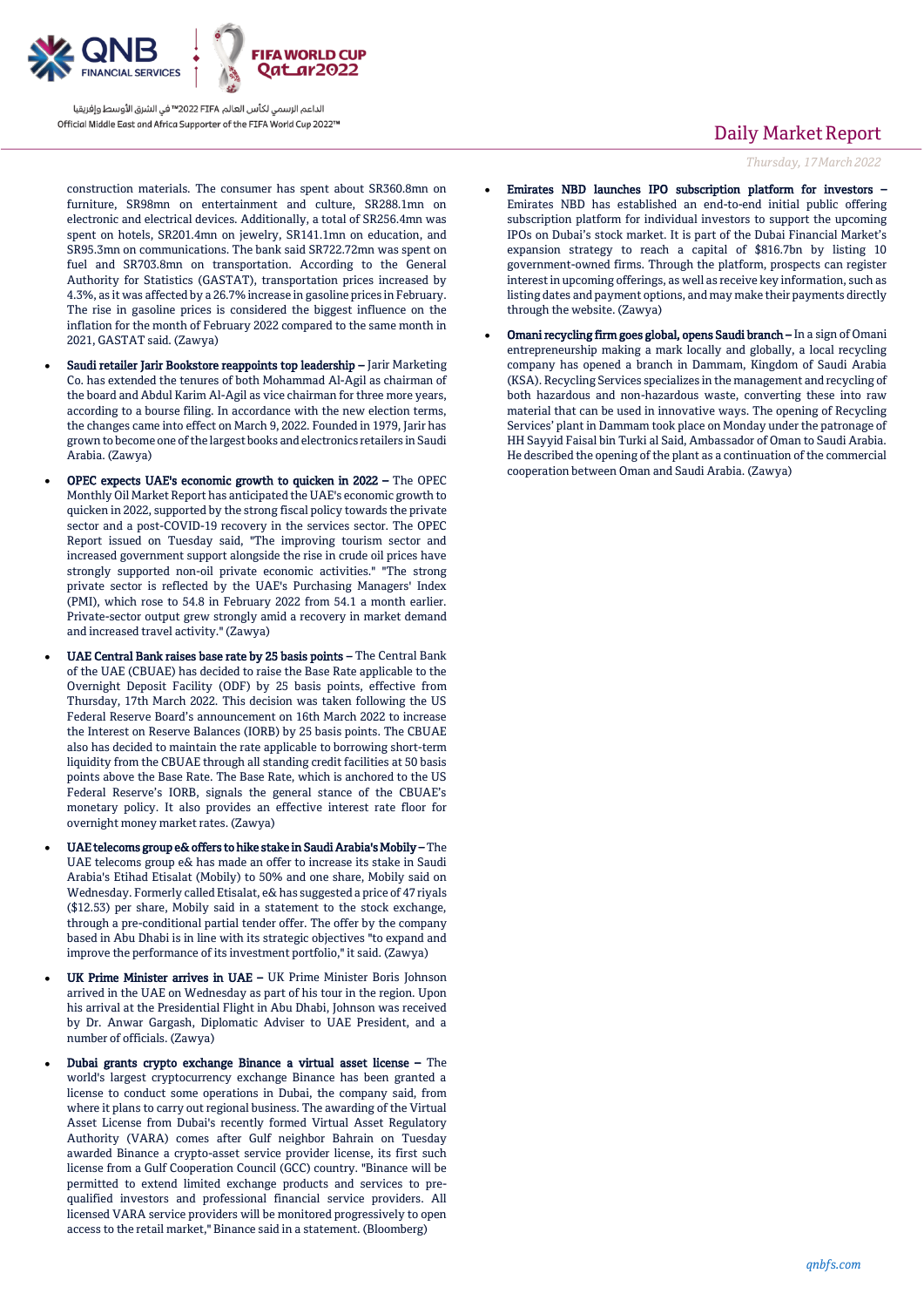

# Daily Market Report

*Thursday, 17March2022*

## *Rebased Performance*





*Source: Bloomberg*

Asset/Currency Performance Close (\$) 1D% WTD% YTD% Gold/Ounce  $1,927.29$   $0.5$   $0.5$   $(3.1)$   $5.4$ Silver/Ounce  $\hskip 1.0cm \left. 25.09 \right. \left. 25.09 \right. \left. 25.09 \right. \left. 25.09 \right. \left. 25.09 \right. \left. 25.09 \right. \left. 25.09 \right. \left. 25.09 \right. \left. 25.09 \right. \left. 25.09 \right. \left. 25.09 \right. \left. 25.09 \right. \left. 25.09 \right. \left. 25.09 \right. \left. 25.09 \right. \left. 25.09 \right. \left. 25.$ Crude Oil (Brent)/Barrel (FM Future) 98.02 (1.9) (13.0) 26.0 Crude Oil (WTI)/Barrel (FM Future) 95.04 (1.5) (13.1) 26.4 Natural Gas (Henry Hub)/MMBtu 27.9 (0.8) 27.9 LPG Propane (Arab Gulf)/Ton 127.00 127.00 1.4 (9.4) 13.1 LPG Butane (Arab Gulf)/Ton 8.4 (10.7) 8.4 Euro  $1.10$   $0.7$   $1.1$   $1.1$   $1.1$   $1.1$   $1.2$   $1.1$   $1.1$   $1.1$   $1.1$   $1.2$   $1.1$   $1.1$   $1.2$   $1.1$   $1.1$   $1.2$   $1.1$   $1.1$   $1.1$   $1.1$   $1.1$   $1.1$   $1.1$   $1.1$   $1.1$   $1.1$   $1.1$   $1.1$   $1.1$   $1.1$   $1.1$   $1.1$   $1.1$   $1.1$ Yen  $118.73$   $0.4$   $1.2$   $1.2$   $3.2$ GBP  $1.31$   $0.8$   $0.9$   $0.9$   $(2.8)$ CHF  $0.7$  (3.0) (3.0) (3.0) (3.0) (3.0) (3.0) (3.0) (3.0) (3.0) (3.0) (3.0) (3.0) (3.0) (3.0) (3.0) (3.0) (3.0) (3.0) (3.0) (3.0) (3.0) (3.0) (3.0) (3.0) (3.0) (3.0) (3.0) (3.0) (3.0) (3.0) (3.0) (3.0) (3.0) (3.0) (3.0) ( AUD  $0.73$   $0.3$   $1.3$   $0.0$   $0.0$   $0.4$ USD Index  $98.62$   $(0.5)$   $(0.5)$   $(0.5)$   $(0.5)$   $(0.5)$   $(0.5)$ RUB 118.69  $\vert$  58.9  $\vert$  58.9  $\vert$  58.9  $\vert$  58.9  $\vert$  58.9  $\vert$  58.9  $\vert$  58.9  $\vert$  58.9  $\vert$  58.9  $\vert$  58.9  $\vert$  58.9  $\vert$  58.9  $\vert$  58.9  $\vert$  58.9  $\vert$  58.9  $\vert$  58.9  $\vert$  58.9  $\vert$  58.9  $\vert$  58.9  $\vert$  58.9  $\vert$  58.9 BRL  $0.20$   $0.20$   $1.8$   $0.0$   $0.0$   $9.7$ 

*Source: Bloomberg*

*Source: Bloomberg*

| <b>Global Indices Performance</b>                                                                                                            | Close                                                                                                                      | 1D%* | WTD%* | YTD%*  |
|----------------------------------------------------------------------------------------------------------------------------------------------|----------------------------------------------------------------------------------------------------------------------------|------|-------|--------|
| <b>MSCI World Index</b>                                                                                                                      | 2,936.33                                                                                                                   | 2.5  | 3.4   | (9.1)  |
| DJ Industrial                                                                                                                                | 34,063.10                                                                                                                  | 1.5  | 3.4   | (6.3)  |
| <b>S&amp;P 500</b>                                                                                                                           | 4,357.86                                                                                                                   | 2.2  | 3.7   | (8.6)  |
| NASDAQ 100                                                                                                                                   | 13,436.55                                                                                                                  | 3.8  | 4.6   | (14.1) |
| STOXX 600                                                                                                                                    | 448.45                                                                                                                     | 3.5  | 4.7   | (11.3) |
| <b>DAX</b>                                                                                                                                   | 14,440.74                                                                                                                  | 4.2  | 6.6   | (11.8) |
| <b>FTSE 100</b>                                                                                                                              | 7,291.68                                                                                                                   | 2.0  | 2.3   | (4.5)  |
| <b>CAC 40</b>                                                                                                                                | 6,588.64                                                                                                                   | 4.1  | 5.9   | (11.1) |
| Nikkei                                                                                                                                       | 25,762.01                                                                                                                  | 1.4  | 1.2   | (13.1) |
| <b>MSCI EM</b>                                                                                                                               | 1,081.00                                                                                                                   | 5.3  | (0.4) | (12.3) |
| <b>SHANGHAI SE Composite</b>                                                                                                                 | 3,170.71                                                                                                                   | 3.8  | (4.4) | (12.8) |
| <b>HANG SENG</b>                                                                                                                             | 20,087.50                                                                                                                  | 9.2  | (2.2) | (14.4) |
| <b>BSE SENSEX</b>                                                                                                                            | 56,816.65                                                                                                                  | 2.1  | 2.9   | (4.7)  |
| Bovespa                                                                                                                                      | 111,112.40                                                                                                                 | 2.8  | (1.9) | 15.1   |
| $RTS^*$<br>the contract of the contract of the contract of the contract of the contract of the contract of the contract of<br><b>Bandara</b> | 936.94<br>in the state of the company of the state of the state of the state of the state of the state of the state of the | 0.0  | 0.0   | (41.3) |

*Source: Bloomberg (\*\$ adjusted returns; #Market was closed on March 16, 2022)*